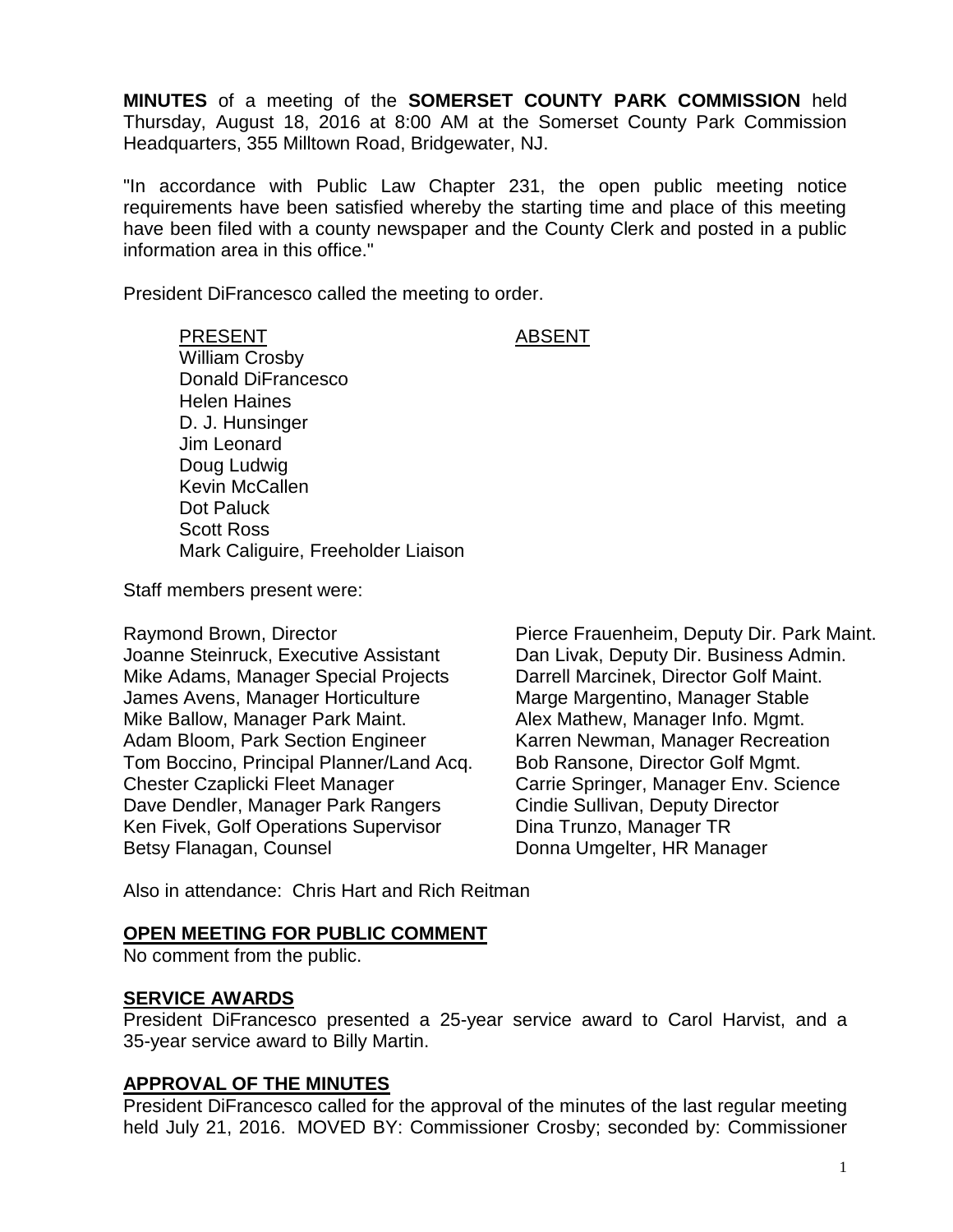Ludwig. YEAS: Commissioners Crosby, Haines, Hunsinger, Leonard, Ludwig, McCallen, Paluck, Ross, and President DiFrancesco.

# **APPROVAL OF BILLS FOR PAYMENT**

# **Resolution R16-062 – Payment of Claims**

Resolution authorizing payment of bills for \$1,594,826.52 comprising of check numbers 6515-6542, 6614-6645, 6445-6514, 6543-6613, 6651-6700, 6701-6759, and 6764. MOVED BY: Commissioner Crosby; seconded by: Commissioner Leonard. YEAS: Commissioners Crosby, Haines, Hunsinger, Leonard, Ludwig, McCallen, Paluck, Ross, and President DiFrancesco.

# **DIRECTOR'S REPORT**

Director Brown submitted a report for the month of July 2016.

# **COMMISSIONER CORRESPONDENCE**

- 1. Letter from a neighbor to Howe Athletic Complex thanking the Park Commission for the installation of the fencing behind soccer net and asking for the fencing to be extended two more lengths.
- 2. Letter from Bernards Township asking to use County property for the 2016-2017 Deer Management Program.

# **CONSENT AGENDA**

#### **RESOLUTIONS**

The following resolutions were MOVED BY: Commissioner Crosby; seconded by: Commissioner Paluck. YEAS: Commissioners Crosby, Haines, Hunsinger, Ludwig, Leonard, McCallen, Paluck, Ross, and President DiFrancesco.

# **Resolution R16-063 – Award of One-Year Extension of Contract for Janitorial Services**

Resolution awards a contract to All Clean Building Services, Inc. The bid specifications were for two years and included two (2) one-year possible extensions. This is for the first one-year extension.

#### **Resolution R16-064 – Award of Second and Final Year of Contract for Septic Pumping, Removal, and Disposal Services**

Resolution awards a contract to Kleiza Enterprises for the final year.

#### **COMMITTEE REPORTS**

#### **FINANCE/BUSINESS ADMINISTRATION**

President DiFrancesco, Chair of the Committee, submitted a report for the month of July 2016.

Dan Livak, Deputy Director Business Administrator reported that revenue is six percent more than last year's revenue year to date.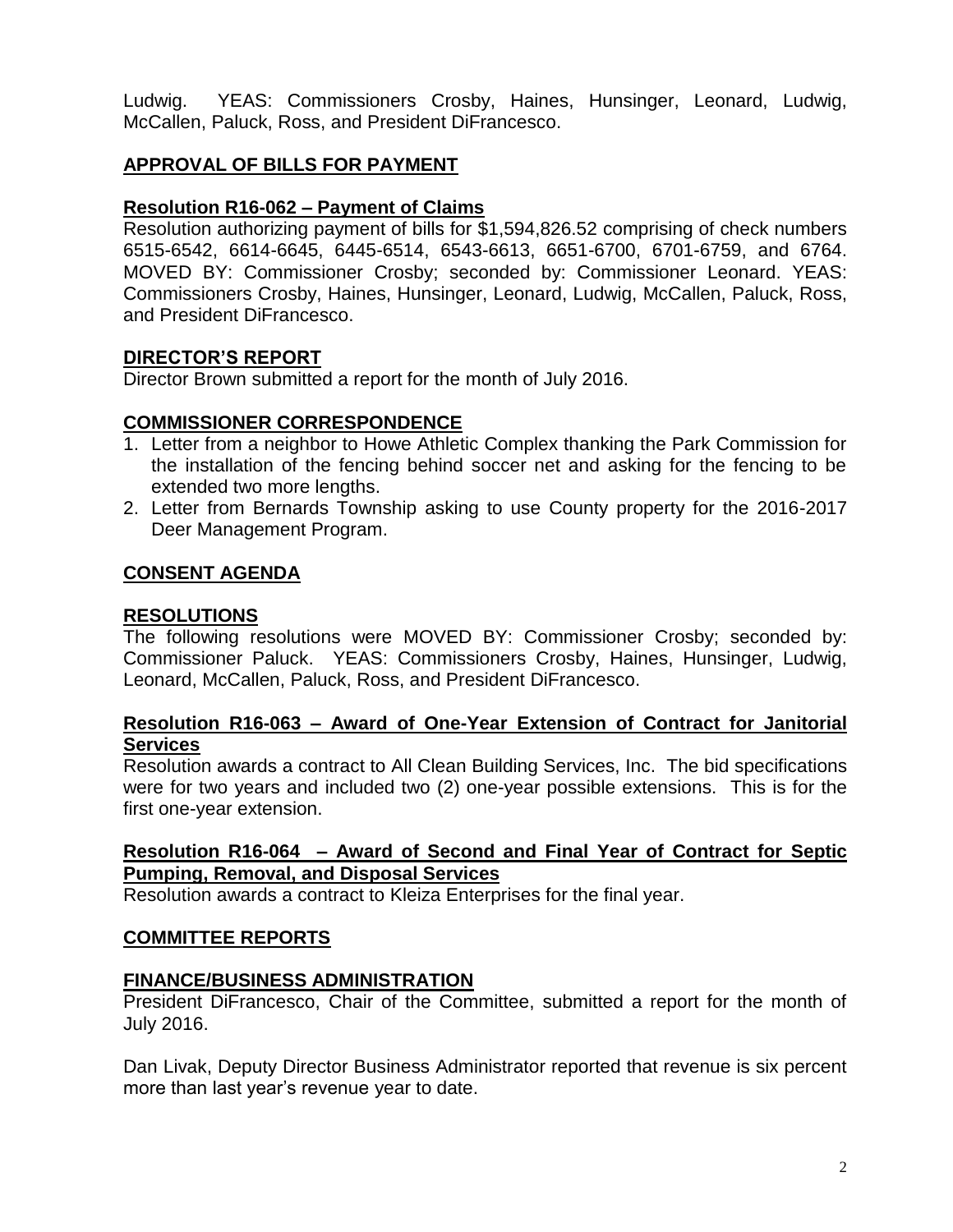#### **HUMAN RESOURCES**

Commissioner Leonard, Chair of the Committee, submitted a report for the month of July 2016.

Donna Umgelter, Human Resources Manager reported that in addition to the vacancies listed in the HR report, the position for a Foreman at Mountain View Park was posted earlier in the week and an Assistant Foreman and Maintenance Worker will be posted later this week.

# **LEISURE SERVICES**

Commissioner Ludwig, Chair of the Committee, submitted a report for the month of July 2016.

Cindie Sullivan, Deputy Director thanked the Park Foundation for funding the Duke Island Park Concert Series. The last concert was held on August 14 and the only concert that was cancelled due to rain was the  $20<sup>th</sup>$  Annual Bayou Fest. All concerts were a success. The cost of the concerts was \$45,000 and the Park Foundation also funded all overtime costs.

Dina Trunzo, Manager Therapeutic Recreation reported that the last of the TR camps ends on August 19. Dina thanked the Park Foundation for funding many of the camp trips, special events, and special guests. Fall registration will be held on Saturday, August 20. On September 22 TR staff will be taking a group to Springfield, Massachusetts for a Magic of New England trip that will include a visit to the Big E and the Basketball Hall of Fame. Dina encouraged everyone to watch the Paralympics that will be held September 7 to 18.

Marge Margentino, Manager Stable reported that there is one week left of summer camps. Fall registration will be held on Saturday, August 20. The Stable gave tours to 35 representatives from the New Jersey State Agriculture Department and State veterinaries. A tour was given of a camp in session and the trails, which included a stop at the composting site. The representatives could not believe the Stable is a public facility and they commented that the horses looked great. It was a positive visit and staff is proud of the facility. It was nice to be recognized by the state. Commissioner Leonard asked if photos of the event could be available.

Carrie Springer, Manager Environmental Science reported that summer camp has completed and surveys have been mailed. The first adult standup paddle board trip was held at Spruce Run and was a success. Naturalist Monica Juhasz provided the program. The County Caper will begin this weekend.

Karren Newman, Manager Recreation reported that swimming and tennis lessons finished on August 12. Staff is preparing for fall programs and events. The hot and humid weather has been good for pool revenue.

#### **GOLF MANAGEMENT**

Commissioner Paluck, Chair of the Committee, submitted a report for the month of July 2016.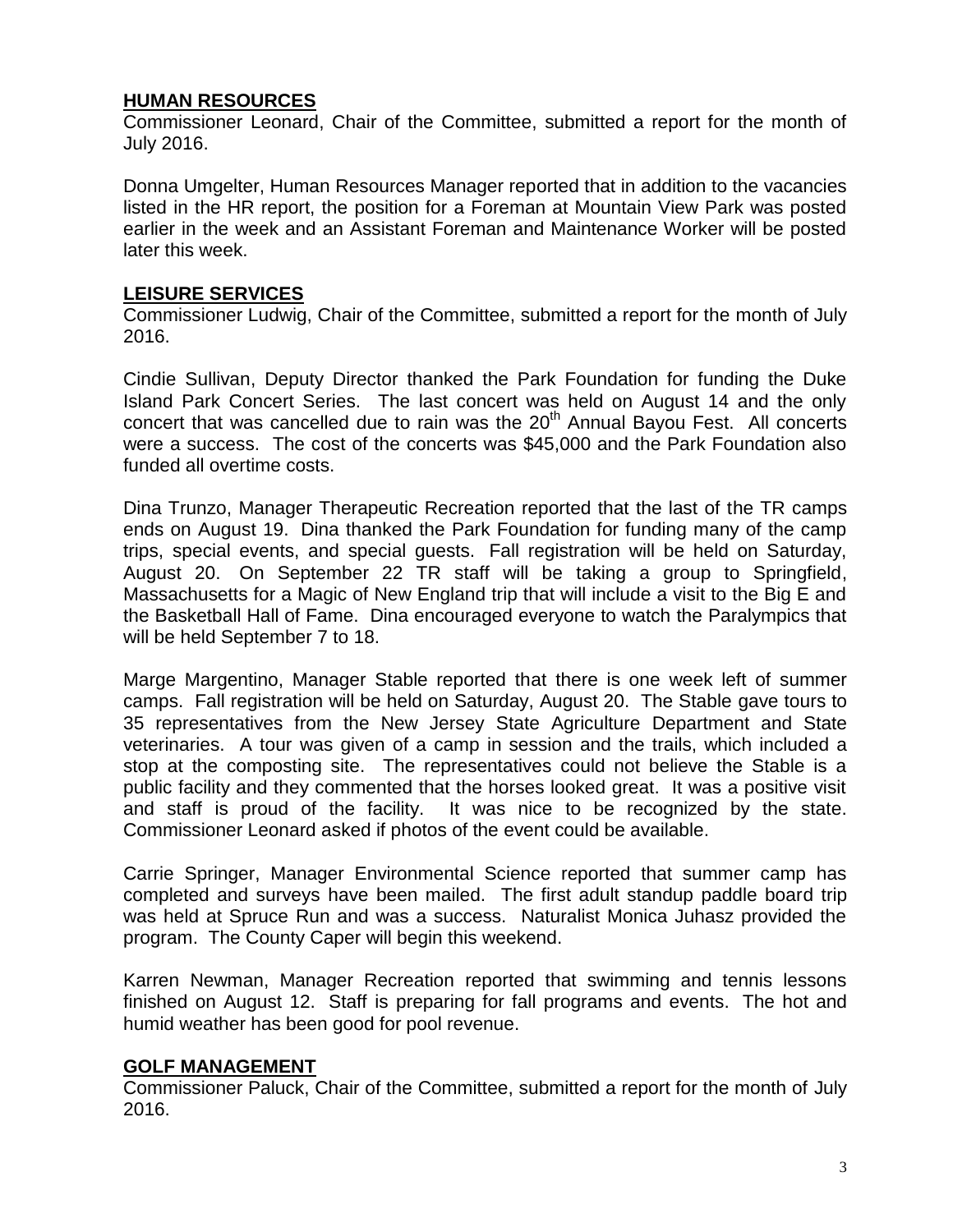Darrell Marcinek, Director of Golf Maintenance reported that Neshanic Valley Golf Course was aerated this week.

Bob Ransone, Deputy Director Golf Management reported that due to the oppressive heat the golf courses were busy in the morning only. Roger Cleveland will be providing a short game clinic in early October. There will be two clinics held. One for the general public and another for VIPs that includes a fitting with a wedge when purchased.

#### **INFORMATION MANAGEMENT**

Commissioner McCallen, Chair of the Committee, submitted a report for the month of July 2016.

Dan Livak, Deputy Director Business Administrator commented that he is hopeful that the Voice Over Program will be reconsidered.

#### **VISITOR SERVICES**

Commissioner Crosby, Chair of the Committee, submitted a report for the month of July 2016.

Dave Dendler, Manager, Park Rangers reported that staff is busy with events.

#### **PROPERTY MANAGEMENT**

Commissioner Crosby, Chair of the Committee, submitted a report for the month of July 2016.

#### **PLANNING AND LAND ACQUISITION**

Commissioner Haines, Chair of the Committee, submitted a report for the month of July 2016.

#### **CAPITAL FACILIITES – CONSTRUCTION and ENGINEERING**

Commissioner McCallen, Chair of the Committee, submitted a report for the month of July 2016.

#### **PARK MAINTENANCE & HORTICULTURE**

Commissioner Hunsinger, Chair of the Committee, submitted a report for the month of July 2016.

Jim Avens, Manager Horticulture reported that the  $17<sup>th</sup>$  Annual Garden Party was held in the Perennial Garden at Colonial Park. More than 200 attendees enjoyed the garden lectures, tours, and a classical music performance. Upcoming Horticulture events include Art in the Garden Series: Watercolors in the Garden on September 15 at Buck Garden and Flower and Garden Photography workshop on September 17<sup>th</sup> at Colonial Park Gardens.

Pierce Frauenheim, Deputy Director reported that the 4H Fair went well despite the rain. Pierce thanked his staff, Park Rangers, Special Projects, and Horticulture staff for their help. Staff is preparing the grounds for a large dog show in September. As soon as the Capital Budget allocations are available Chet Czaplicki will begin the process of purchasing equipment for Mountain View Park. As Donna Umgelter reported, the